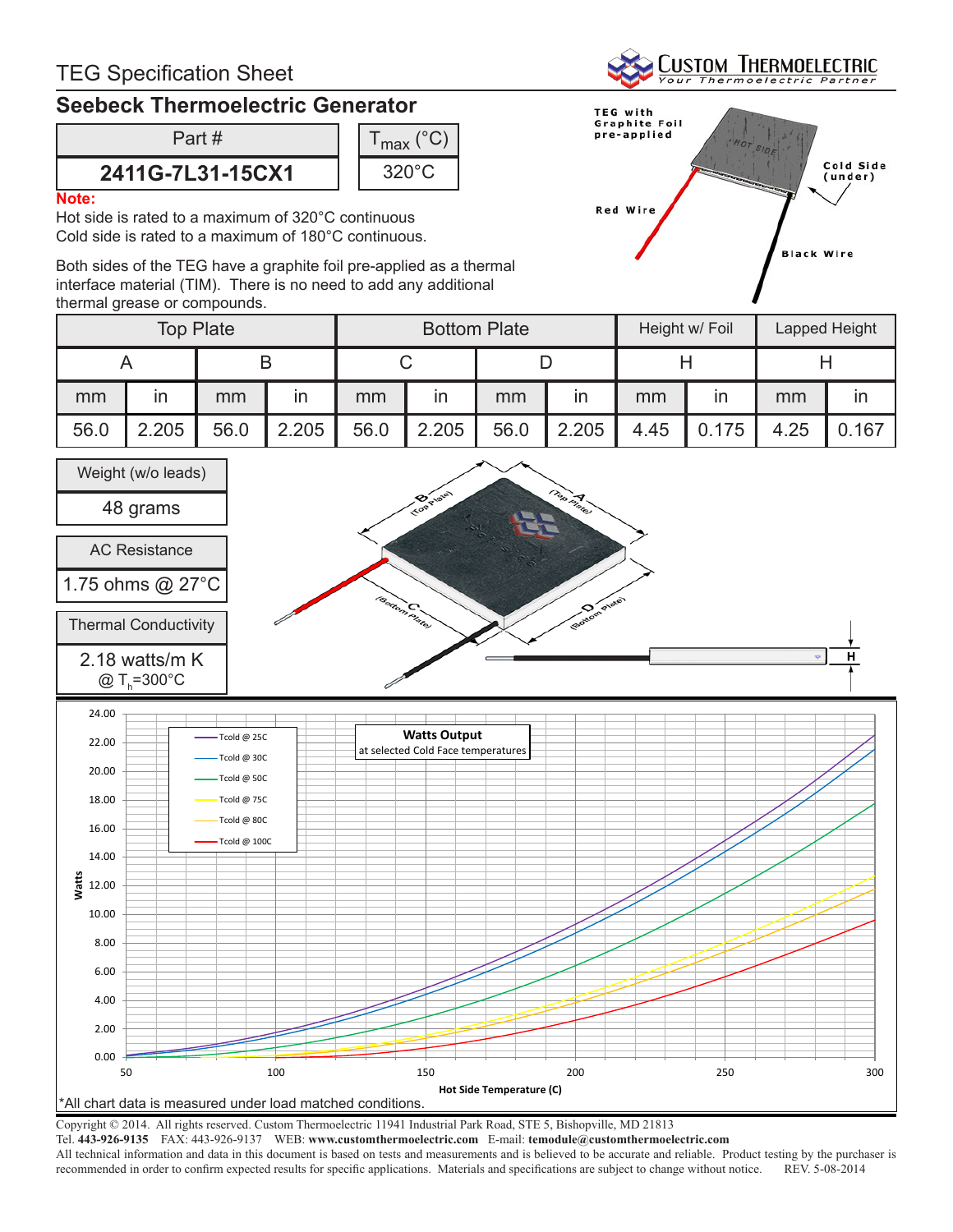

**CUSTOM THERMOELECTRIC** 



\*All chart data is measured under load matched conditions.

Copyright © 2014. All rights reserved. Custom Thermoelectric 11941 Industrial Park Road, STE 5, Bishopville, MD 21813

Tel. **443-926-9135** FAX: 443-926-9137 WEB: **www.customthermoelectric.com** E-mail: **temodule@customthermoelectric.com**

All technical information and data in this document is based on tests and measurements and is believed to be accurate and reliable. Product testing by the purchaser is recommended in order to confirm expected results for specific applications. Materials and specifications are subject to change without notice.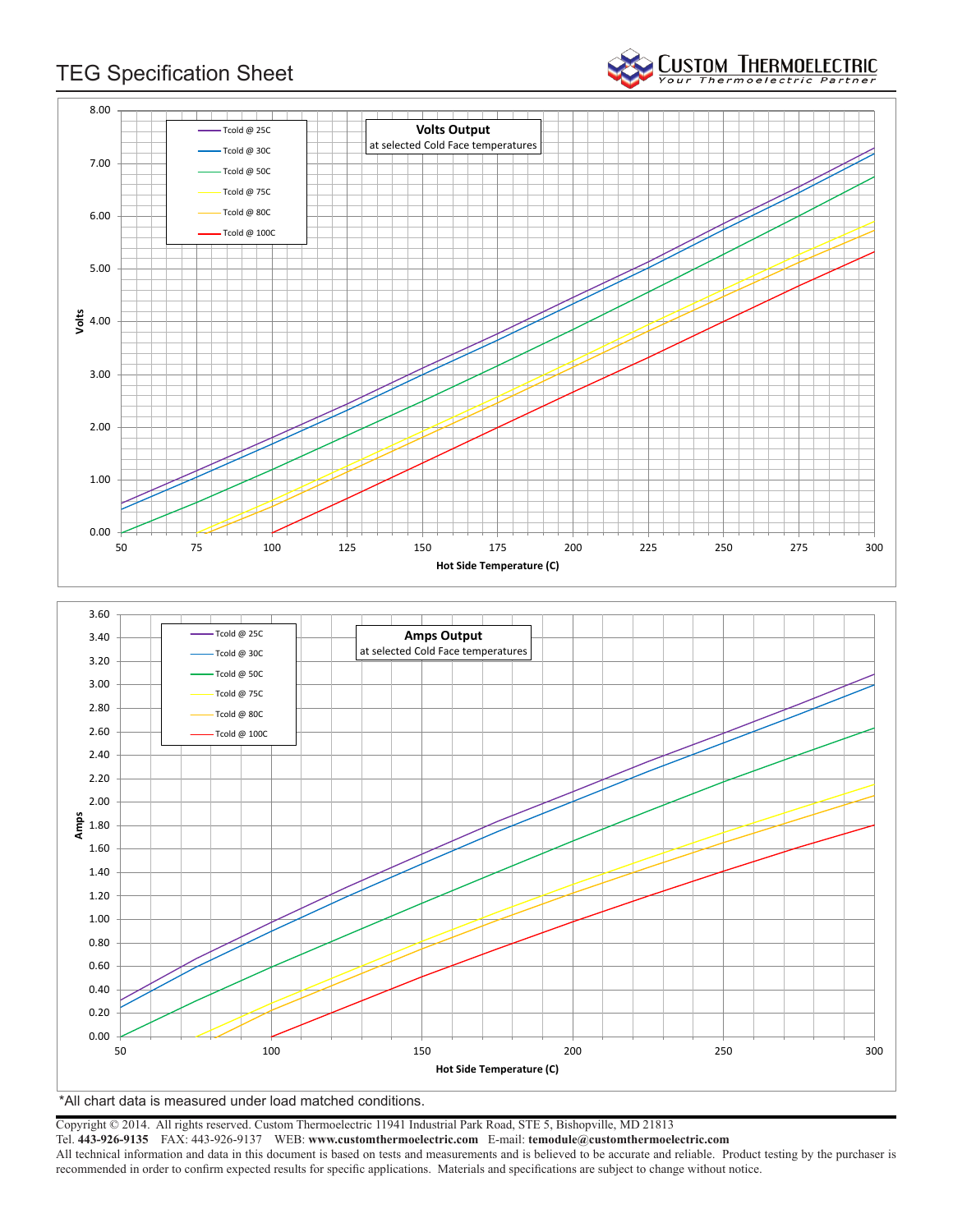

**CUSTOM THERMOELECTRIC** 



Copyright © 2014. All rights reserved. Custom Thermoelectric 11941 Industrial Park Road, STE 5, Bishopville, MD 21813 Tel. **443-926-9135** FAX: 443-926-9137 WEB: **www.customthermoelectric.com** E-mail: **temodule@customthermoelectric.com** All technical information and data in this document is based on tests and measurements and is believed to be accurate and reliable. Product testing by the purchaser is recommended in order to confirm expected results for specific applications. Materials and specifications are subject to change without notice.